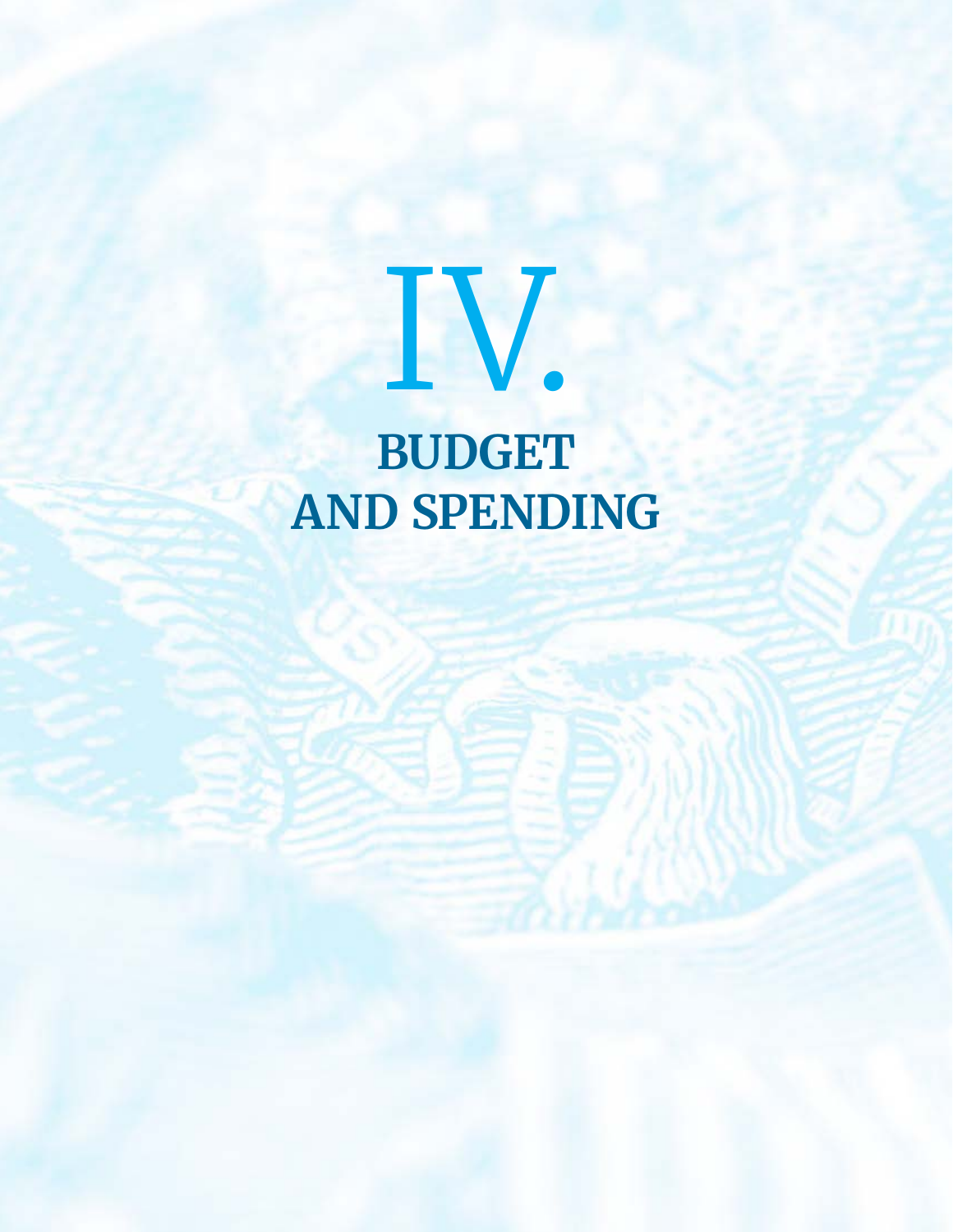### FDIC Operating Budget

The FDIC segregates its corporate operating budget and expenses into three separate components: ongoing operations, receivership funding, and the Office of Inspector General (OIG). The receivership funding component represents expenses resulting from financial institution failures and is, therefore, largely driven by external forces and is less controllable and estimable. FDIC operating expenditures totaled \$1.9 billion in 2021, including \$1.8 billion in ongoing operations, \$41 million in receivership funding, and \$40 million for the OIG. This represented approximately 87 percent of the approved budget for ongoing operations, 23 percent of the approved budget for receivership funding, and 90 percent of the approved budget for the OIG for the year.

The approved 2022 FDIC Operating Budget of approximately \$2.3 billion consists of \$2.1 billion for ongoing operations, \$75 million for receivership funding, and \$47 million for the OIG. The level of approved ongoing operations budget for 2022 is approximately \$82 million (4 percent) higher than the 2021 ongoing operations budget, while the approved receivership funding budget is \$100 million (57 percent) lower than the 2021 receivership funding budget. The 2022 OIG budget is \$2 million (5 percent) higher than the 2021 OIG budget.

As in prior years, the 2022 budget was formulated primarily on the basis of an analysis of projected workload for each of the Corporation's three major business lines and its program support functions. The total proposed operating budget is \$16 million (0.7 percent) lower than the 2021 FDIC Operating Budget, largely due to the elimination of the increased contingency reserves approved by the Board for 2021 to ensure the FDIC's readiness to be able to respond quickly to potential supervisory or resolutions issues related to the ongoing pandemic.

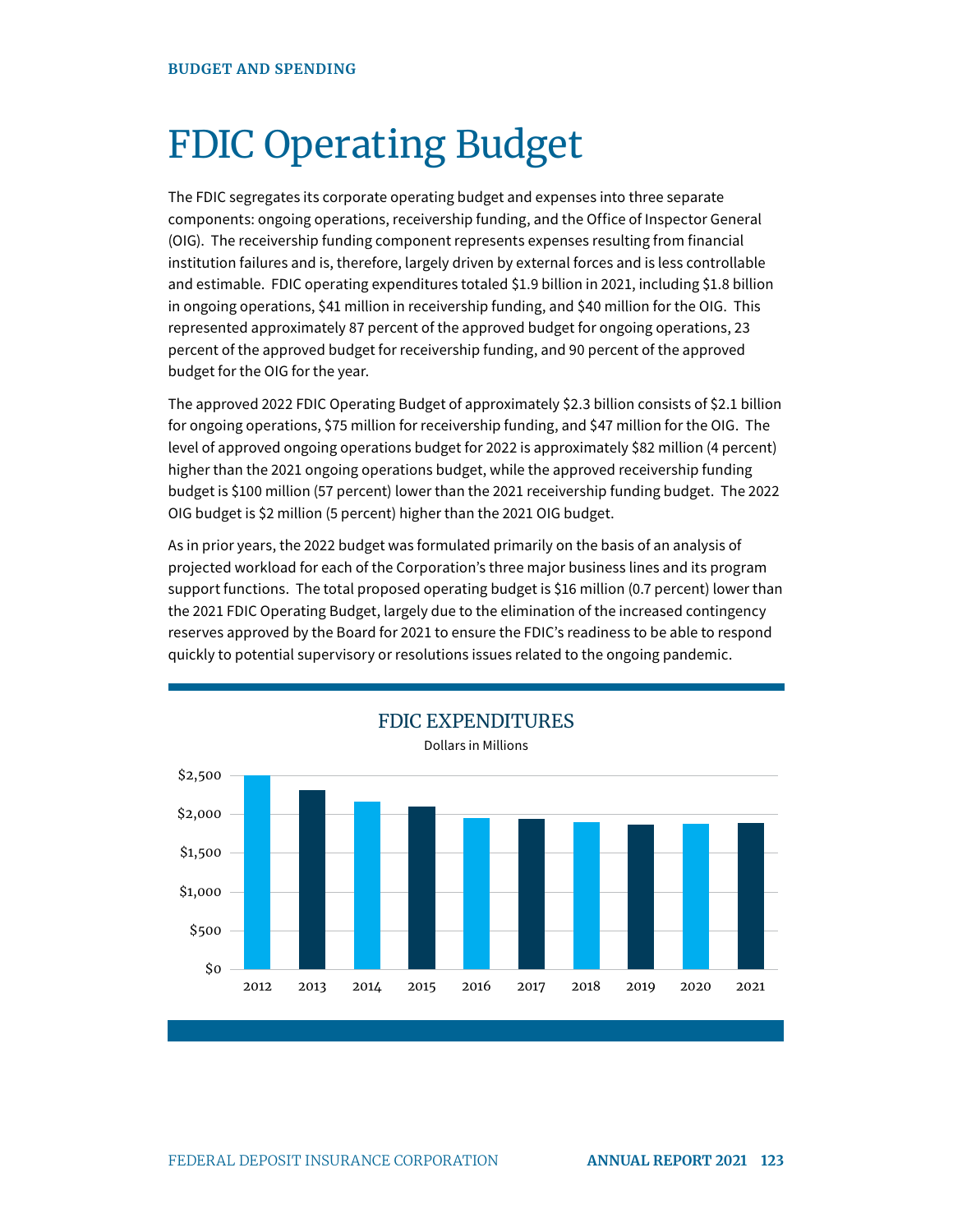#### **BUDGET AND SPENDING**

The FDIC's Strategic Plan and Annual Performance Plan provide the basis for annual planning and budgeting for needed resources. The 2021 aggregate budget (for ongoing operations, receivership funding, OIG, and investment spending) was \$2.31 billion, while actual expenditures for the year were \$1.9 billion, about \$15 million higher than 2020 expenditures.



#### 2021 Budget and Expenditures by Program

#### **(EXCLUDING INVESTMENTS)**

The FDIC corporate operating budget for 2021 totaled approximately \$2.3 billion. Budget amounts were allocated as follows: \$1.18 billion or 52 percent, to the Supervision and Consumer Protection program; \$421 million or 18 percent, to the Receivership Management program; \$373 million, or 16 percent, to the Insurance program; and \$303 million, or 13 percent, to Corporate General and Administrative expenditures.

Actual expenditures for the year totaled \$1.9 billion. Actual expenditures occurred as follows: \$1.1 billion, or 58 percent, to the Supervision and Consumer Protection program; \$227 million, or 12 percent, to the Receivership Management program; \$316 million, or 17 percent, to the Insurance program; and \$243 million, or 13 percent, to Corporate General and Administrative expenditures.